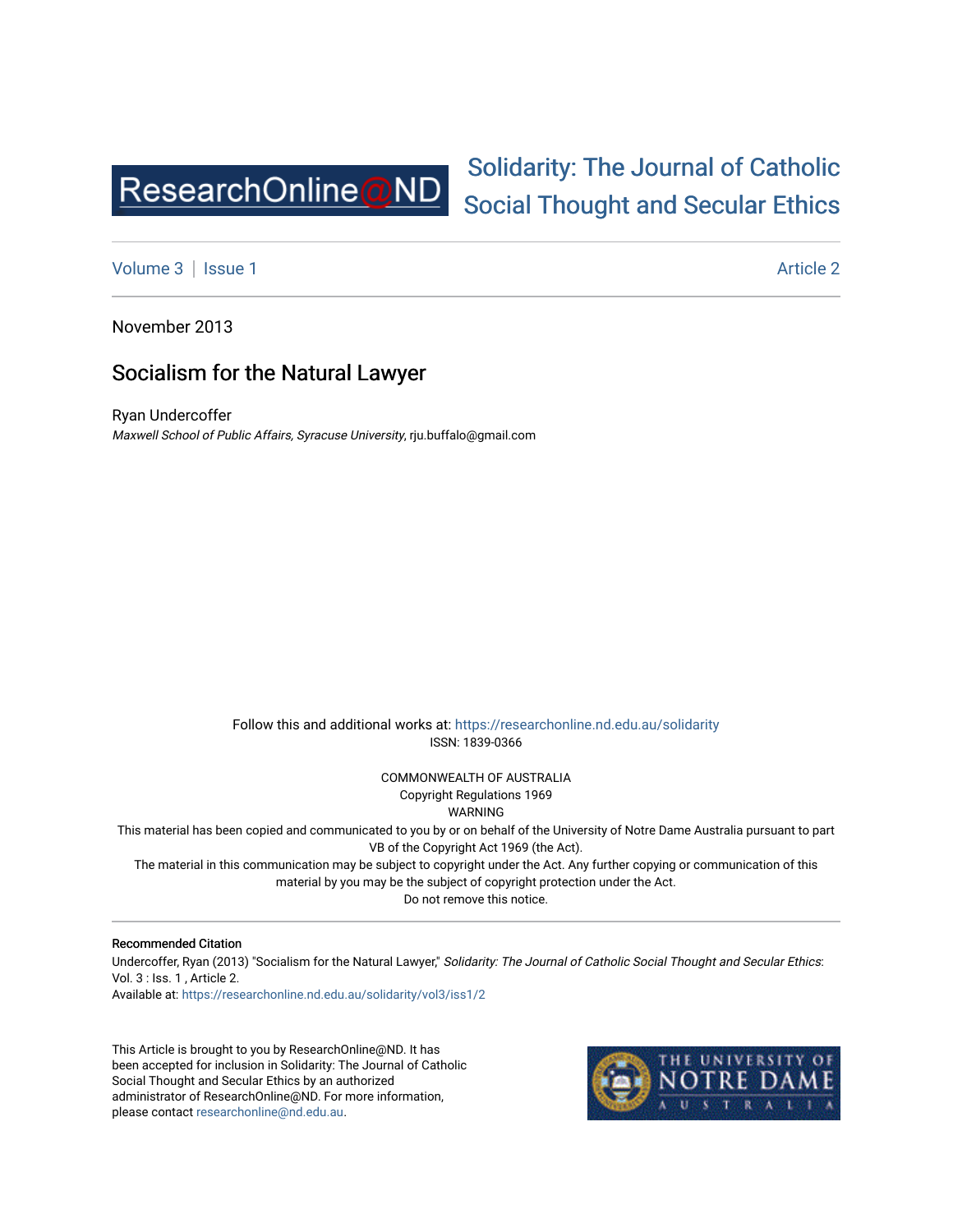# Socialism for the Natural Lawyer

#### **Abstract**

Increased participation in public affairs by the U.S. Conference of Catholic Bishops during the highly contentious 2012 Presidential election has seemingly brought the traditions of Catholic social teaching and socialism into a high profile conflict. While it is clear that President Obama is not what most academics would consider a "socialist," modern discourse still presents what I argue is a false dichotomyone can be either endorse natural law (especially of the Catholic variety) or socialism, but not both.

While my goal in this article is to refute the alleged incompatibility, not to determine its historical roots, some speculation about its origin may be illuminating. Recent work on religious identity in the United States suggests that Americans largely identify Christianity with the right wing of the American culture war. Additional research is required to fully grasp where this perception comes from, but one can venture several guesses: the rise of the "Christian Right" in Republican Party politics of the late 1990s and early 2000s, the concept of "social justice" being lampooned by Right-wing talk show hosts, and decades of a Catholic Church that firmly opposed Cold War-era Soviet Communism. The contrast between left-wing and right-wing thought on *social* issues (same-sex marriage, abortion, etc.) is very well documented and widely discussed. Differences between leftists and natural lawyers on economic issues, however, are more often assumed than argued for. Perhaps this is a matter of "guilt by association," with those arguing that leftist social policy is at odds with natural law simply assuming that the same must be the case with leftist economic policy as well. Thus, natural law, long tied to Christianity throughout its history, is gratuitously appropriated by right-wing political ideology.

Against this claim of incompatibility, I argue that one can rationally hold both socialism and natural law to be true. In his landmark Natural Law and Natural Rights, John Finnis offers what is arguably the twentieth century's most complete theory of natural law. I will argue that the conception of socialism laid out by G.A. Cohen in his Why Not Socialism? is compatible with Finnis's account of the human goods, and that natural lawyers can therefore reasonably endorse Cohen's prescription for socialism.

#### Cover Page Footnote

Thank you to Dr. Herbert J. Nelson and Dr. Kenneth Ehrenberg for their input and suggestions.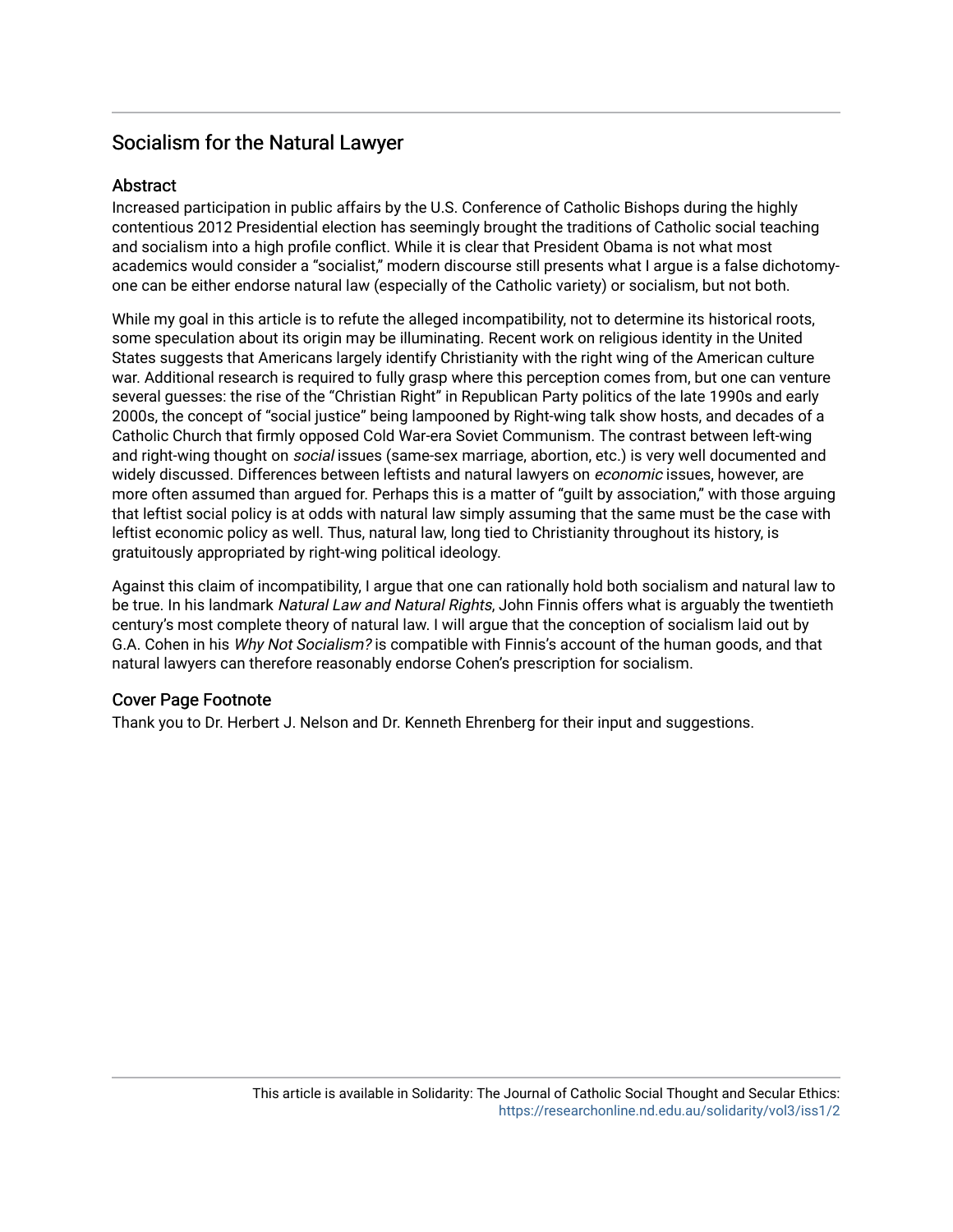#### **Socialism for the Natural Lawyer**

Ryan J. Undercoffer

Increased participation in public affairs by the U.S. Conference of Catholic Bishops during the highly contentious 2012 Presidential election has seemingly brought the traditions of Catholic social teaching and socialism into a high profile conflict. While it is clear that President Obama is not what most academics would consider a "socialist," modern discourse still presents what I argue is a false dichotomy- one can either endorse natural law (especially of the Catholic variety) or socialism, but not both.

While my goal in this article is to refute the alleged incompatibility, not to determine its historical roots, some speculation about its origin may be illuminating. Recent work on religious identity in the United States suggests that Americans largely identify Christianity with the right wing of the American culture war.<sup>1</sup> Additional research is required to fully grasp where this perception comes from, but one can venture several guesses: the rise of the "Christian Right" in Republican Party politics of the late 1990s and early 2000s, the concept of "social justice" being lampooned by Right-wing talk show hosts, and decades of a Catholic Church that firmly opposed Cold War-era Soviet Communism. The contrast between left-wing and right-wing thought on *social* issues (same-sex marriage, abortion, etc.) is very well documented and widely discussed. Differences between leftists and natural lawyers on *economic* issues, however, are more often assumed than argued for. Perhaps this is a matter of "guilt by association," with those arguing that leftist social policy is at odds with natural law simply assuming that the same must be the case with leftist economic policy as well. Thus, natural law, long tied to Christianity throughout its history, is gratuitously appropriated by right-wing political ideology.

Against this claim of incompatibility, I argue that one can rationally hold both socialism and natural law to be true. In his landmark *Natural Law and Natural Rights*, John Finnis offers what is arguably the twentieth century's most complete theory of natural law. I will argue that the conception of socialism laid out by G.A. Cohen in his *Why Not Socialism?* is compatible with Finnis's account of the human goods, and that natural lawyers can therefore reasonably endorse Cohen's prescription for socialism.

Cohen's account of socialism calls for a particular set of moral principles to be instantiated in our legal and economic systems. Finnis, in turn, acknowledges that some values can, without transgressing the natural law itself, be expressed over others in a given legal system. I will argue that Cohen's support of values different from those of the capitalist is not in principle incompatible with natural law as presented by Finnis.

<sup>1</sup> Kinnaman, David, *unChristian: What a New Generation Really Thinks*, Baker Publishing Group, Michigan, 2007, pp. 92-97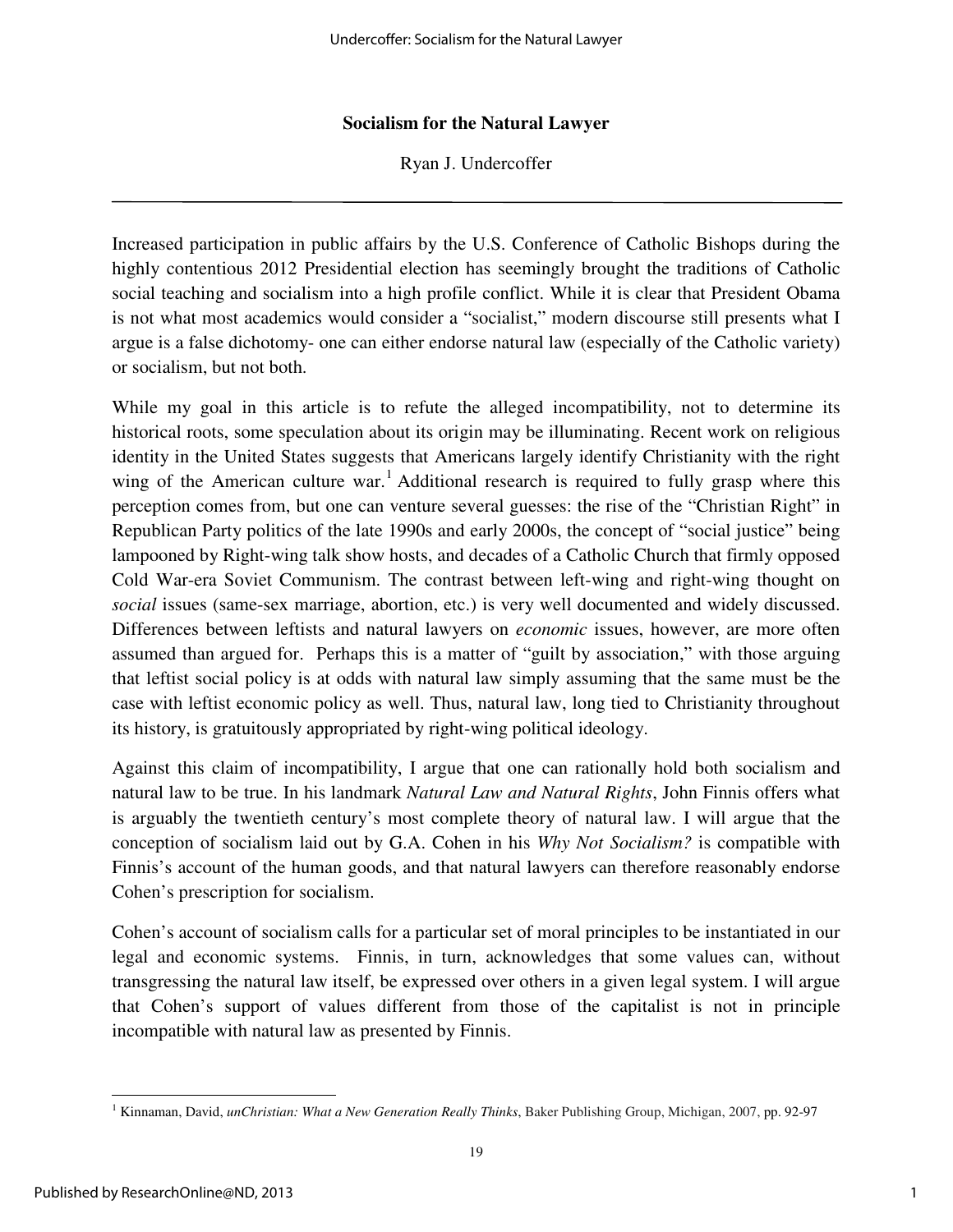### **I. Preliminaries**

# *Why Finnis?*

Natural law has a long and varied history, spanning thousands of years and thousands of distinct thinkers. The decision to discuss Finnis's work here, rather than some other natural lawyer's, is based on several factors: modernity, orthodoxy, depth of analysis, and political neutrality.

First, Finnis is a *modern* example of a natural lawyer. As this paper is largely inspired by contemporary political realities, I feel it necessary to provide a treatment of a contemporary thinker. While few would argue against the contention that, say, Thomas Aquinas<sup>2</sup> is a paradigm example of a natural lawyer, he is not sufficiently modern for my purposes. That said, Finnis himself offers an argument for treating Aquinas as the paradigm:

[Aquinas synthesized] his patristic and early medieval predecessors and … [fixed] the vocabulary and to some extent the doctrine of later scholastic and, therefore, early modern thought.<sup>3</sup>

Likewise, I assert that Finnis has synthesized the work of Aquinas and the natural lawyers of the late medieval period, setting natural law against the twentieth century backdrop of legal positivism. Finnis has thus produced a contemporary theory of natural law that is well suited to the treatment I will present here.

Second, in synthesizing the work of past natural lawyers, Finnis has remained an *orthodox* example of a natural lawyer. Though he has clearly added to this area of legal philosophy, being widely read and studied in undergraduate and graduate programs across the planet, he has remained firmly within the natural law tradition. To put it simply, hardly anyone would argue that he is not a natural lawyer-on the contrary, the modern conception of a natural lawyer is quite closely linked to his work.

Third, I have selected Finnis for the *depth* of his analysis. As an analytic philosopher (rather than, say, a novelist), Finnis has gone to great lengths to fix vocabulary in this area, as well as to delve into both the structure and content of natural law and its relationship to practical reason and to political and legal institutions. More than simply a literary figure, Finnis has explored the topic in incredible depth, and has thus provided a body of work worthy of philosophical analysis.

Finally, Finnis's *Natural Law and Natural Rights* contains a passage that emphasizes the *political neutrality* of his theory:

<sup>2</sup> John Finnis, *Natural Law and Natural Rights*, 1980 Oxford University Press, Oxford, 1980, p. 28, "We may refer again to Thomas Aquinas—as always, not because there is any presumption that whatever he asserts is true, but simply because he is unquestionably a paradigm 'natural law theorist' and dominates the period 'from the church fathers down to Kant.'"  $3$  Ibid.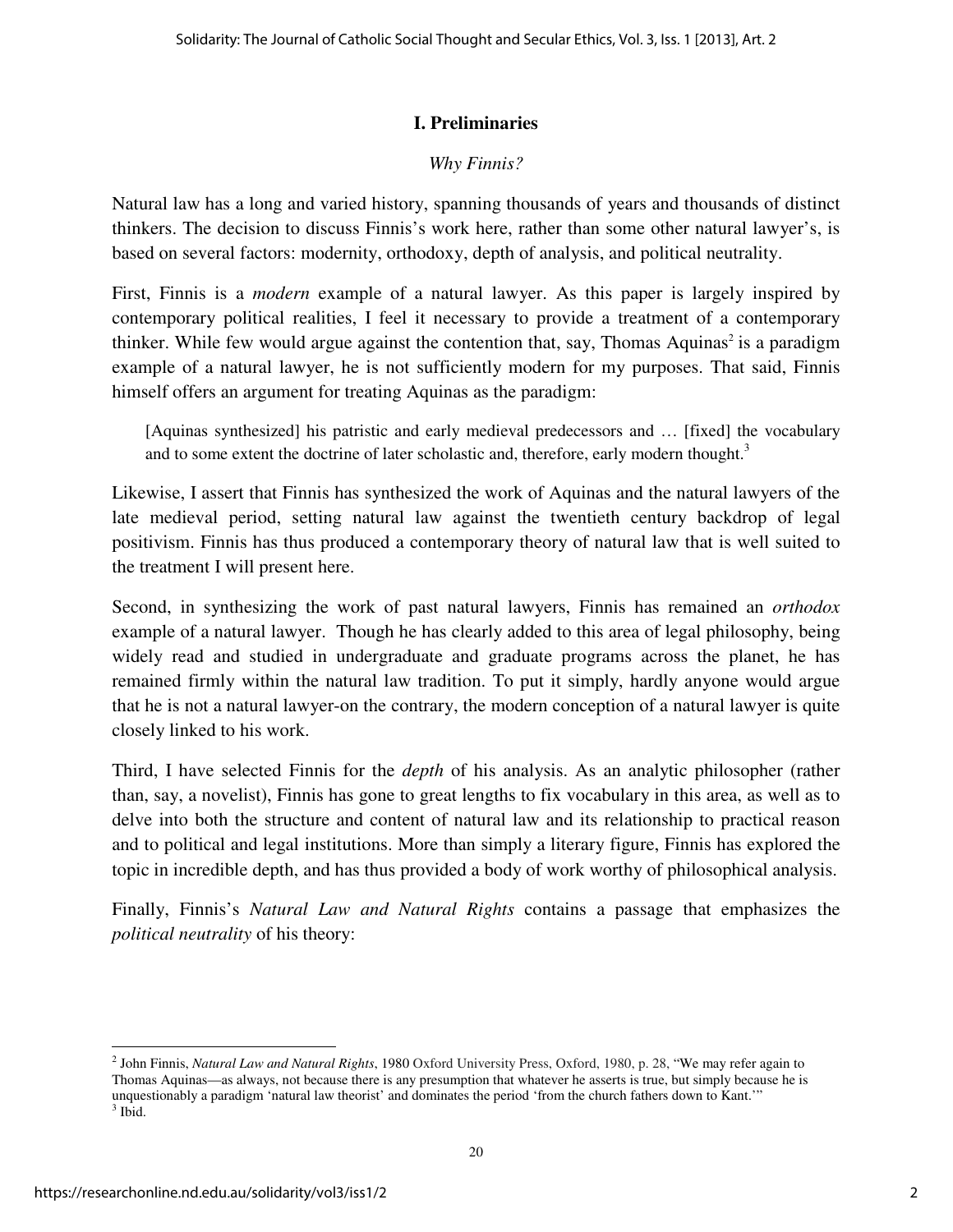The book does not enter into discussions about whether natural law doctrines have exerted a conservative or radical influence on Western politics... none of these discussions has any real bearing on the questions whether there is a natural law, and if so, what its content is...

Thus, Finnis, while being a well known modern, orthodox, serious thinker about natural law, does not discuss the details of what sorts of political and legal structures are demanded by natural law. This leaves open the possibility that multiple legal and political systems may equally remain in line with natural law. This fact, as I will show in later sections, is crucial to my theory.

#### *Why Cohen?*

There have been myriad ideologies and real-world governments that claim the moniker "socialism." Indeed, leftists of many stripes that might all reasonably be called "socialist" have killed one another over their ideological differences. This heterogeneity has inevitably led to much confusion over the nature of socialism as an ideology.

Section 2425 of the Catechism of the Catholic Church minces no words:

The Church has rejected the totalitarian and atheistic ideologies associated in modern times with "communism" or "socialism."

This alone may be enough for some to reject my argument out of hand, based on the Church's long history and association with natural law. Yet what are we to make of ideologies that fall under the category of "socialism" but are neither totalitarian nor atheistic? If we are to examine whether any socialist may rightly claim also to be a natural lawyer, or vice versa, we must find a theory that does not treat atheism and totalitarianism as inherent or necessary, as they are clearly incongruous with orthodox versions of contemporary natural law.

Cohen's *Why Not Socialism?* presents a theory ripe for the project I am undertaking. By focusing his discussion on abstract moral principles, Cohen leaves the particular details of the political and legal arrangements that will bring about the promotion of those principles open to discussion. This allows for the Khmer Rouge to endorse Cohen's principles of community and socialist equality of opportunity in the abstract, as could a more benign organization like the Christian Social Party of Switzerland. The Pol Pots of the world may see fit to (in an evil, not to mention counterproductive, way) enforce these ideas through totalitarianism, the Christian Socialists through electoral processes and sensible policy reforms. One is out-and-out incompatible with an orthodox, contemporary theory of natural law. The other, I contend, is not.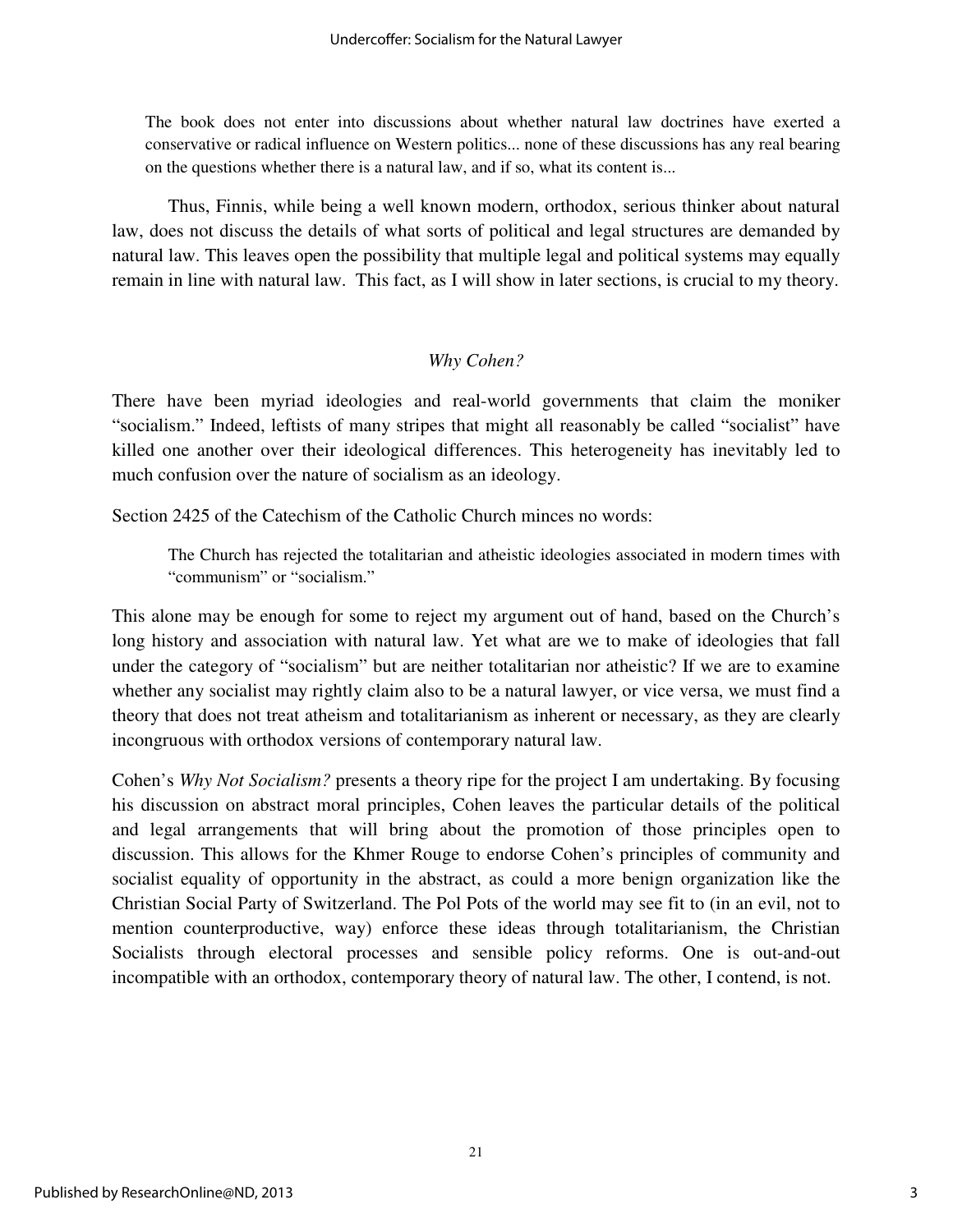#### *Compatible Projects: State-Centered vs. Person-Centered*

I argue that there are two ways in which the theories offered by Cohen and Finnis must mesh in order for my theory to hold true. First, they must undertake compatible *philosophical projects*. Second, the *content* of their prescribed moral systems, as they fit into the overall project, must be compatible. Most of this paper will focus on the "content" question, though I will briefly treat the "project" portion early on.

A political or legal theory can be based on either the well-being of the individual, the well-being of the state, or some combination of both. Most theories contain elements of both, but focus mainly on one or the other. Fuller, for example, provides a framework for a legal system that focuses on the internal consistency of the system itself. Hobbes, similarly, provides a theory that seeks to prevent civil war in order to protect the integrity of the state.

Cohen and Finnis, on the other hand, are focused on the well-being of individual human beings existing in (or under) political and legal regimes. The content of the principles that guide these systems will be discussed in the rest of this paper. To try to show the compatibility of two thinkers that have taken on completely different projects would likely prove quite unremarkable, as the two would not occasion many opportunities for outright contradiction with one another, or impossible, as there would be no single standard by which to judge their compatibility.

# *Methodological Similarity: How to View Cohen's Legal Theory*

My purpose in this paper is to show that natural lawyers, in general, may reasonably accept socialism, as Cohen describes it in *Why Not Socialism?* It may seem peculiar that I have chosen *one* book out of a large canon of work done by Cohen that supports socialism. The reason for my selection is that Cohen there presents a view of political systems and the law that I believe is quite in line with the view that Finnis, as well as other natural lawyers, hold.

To illustrate this point: in one section in *Why Not Socialism?* Cohen explains that his schema goes against the oft-cited "socialist" goal of equality in both income *and* hours worked. Cohen responds with an interesting claim that seems to tie him to a common natural law view of morality and particular social arrangements:

What I call "socialist equality of opportunity" is, as expounded here, a principle... but I have not said what modes of organization would, and would not, satisfy it in general... No defensible fundamental principle of equality or, indeed, of community, taken by itself, warrants such a system, which may nevertheless be amply justified as an appropriate "second best" in light of the constraints of a particular place and time...<sup>4</sup>

<sup>4</sup> G.A. Cohen, *Why Not Socialism?,* Princeton University Press, Princeton, 2009, pp. 22-24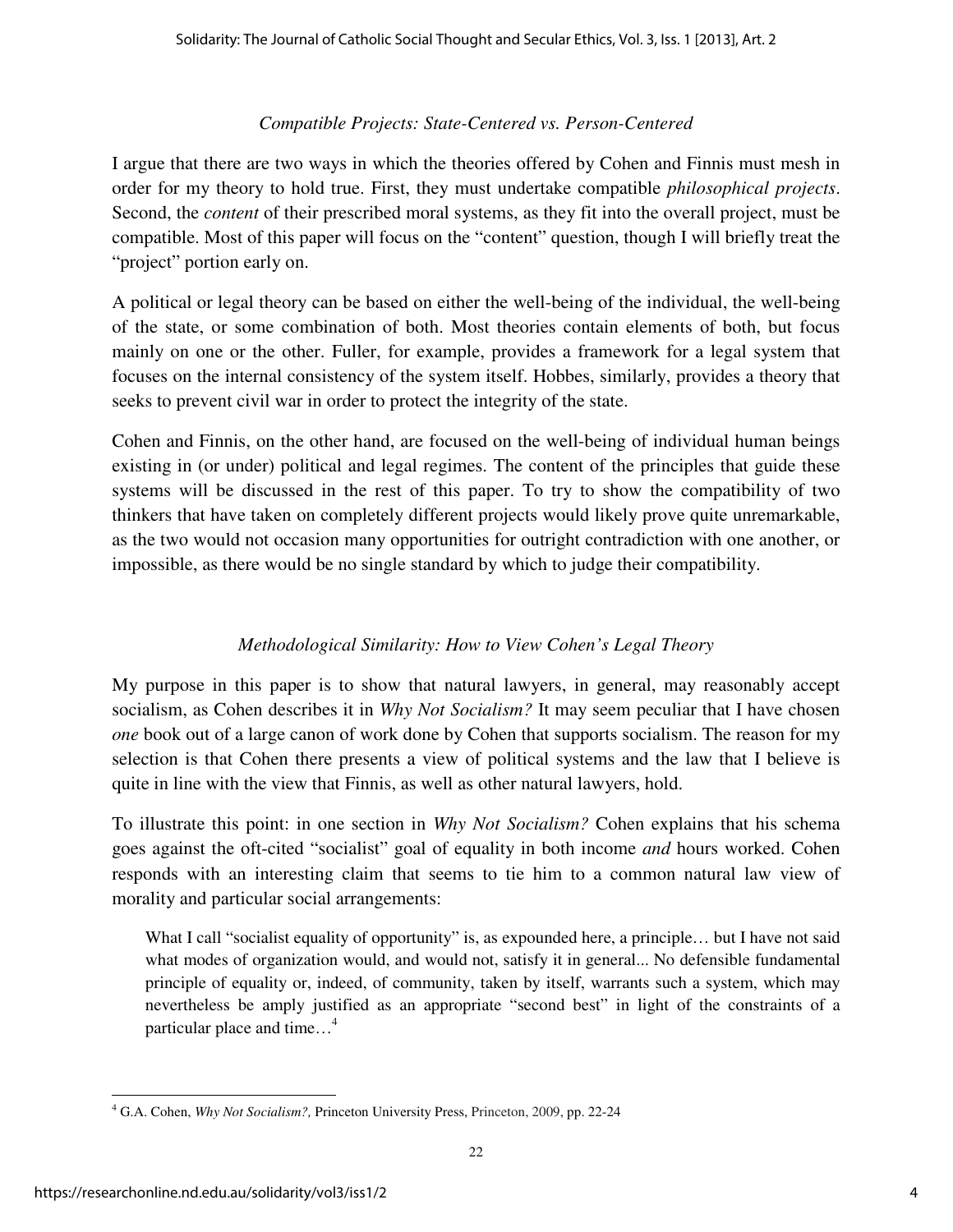That Cohen is arguing against the "equal hours, equal wage" variety of socialism is not of importance to my argument. What matters is Cohen's clear reliance on *principles* to dictate social arrangements. This differs from a view that espouses a *particular* political or economic policy- these sorts of views either ignore, or claim to have already accounted for, the unique place and time that the law is meant to apply to. Just as Finnis hopes that laws will adhere to the basic values and practical principles (which I will discuss in a later section), Cohen would like to see an adherence to the set of principles that he has proposed. Thus, Cohen and Finnis provide views of the relationship between moral principles and legal or political systems that are sufficiently similar to provide a basis for the rest of my argument.

If we look closely at the arguments in Cohen and Finnis, we see that political and legal systems overlap in many ways. The first reason is that the former is largely a product of the latter (secondary *laws* [e.g., who can be President, how officials are chosen, etc.], after all, define the *political* system). Second, both thinkers have taken up the project of describing the principles that *ought*, morally, to guide human action. They reach similar conclusions- value judgments about human actions should be based on adherence to some set of moral principles. For Finnis, the basic values transcend positive law and extend into politics and personal interaction. Cohen likewise believes that his values (particularly community)<sup>5</sup> can be instantiated at the political, legal, and interpersonal levels.

Importantly, they could have done otherwise. Either could have chosen a different, (perhaps positivist?) project, ignoring the moral rightness and wrongness of human behavior at the political or legal level. Alternatively, they could have come to different conclusions about the important features of legal systems: internal consistency (like Fuller), or integrity over time (like Dworkin), for example. But each has chosen to give an account of the relationship between such a system and human behavior, and both have couched the discussion in terms of the instantiation of particular moral principles.

None of this is meant to imply that Cohen *is* a natural lawyer. But the focus of his theory matches that of a natural lawyer in the relevant way: abstract moral principles are more or less put into practice by legal and political systems. A good (or at least, preferable) system will instantiate some selected principles.

 $<sup>5</sup>$  Admittedly, Cohen is less clear about how equality of opportunity ought to be practiced by an individual from day-to-day.</sup>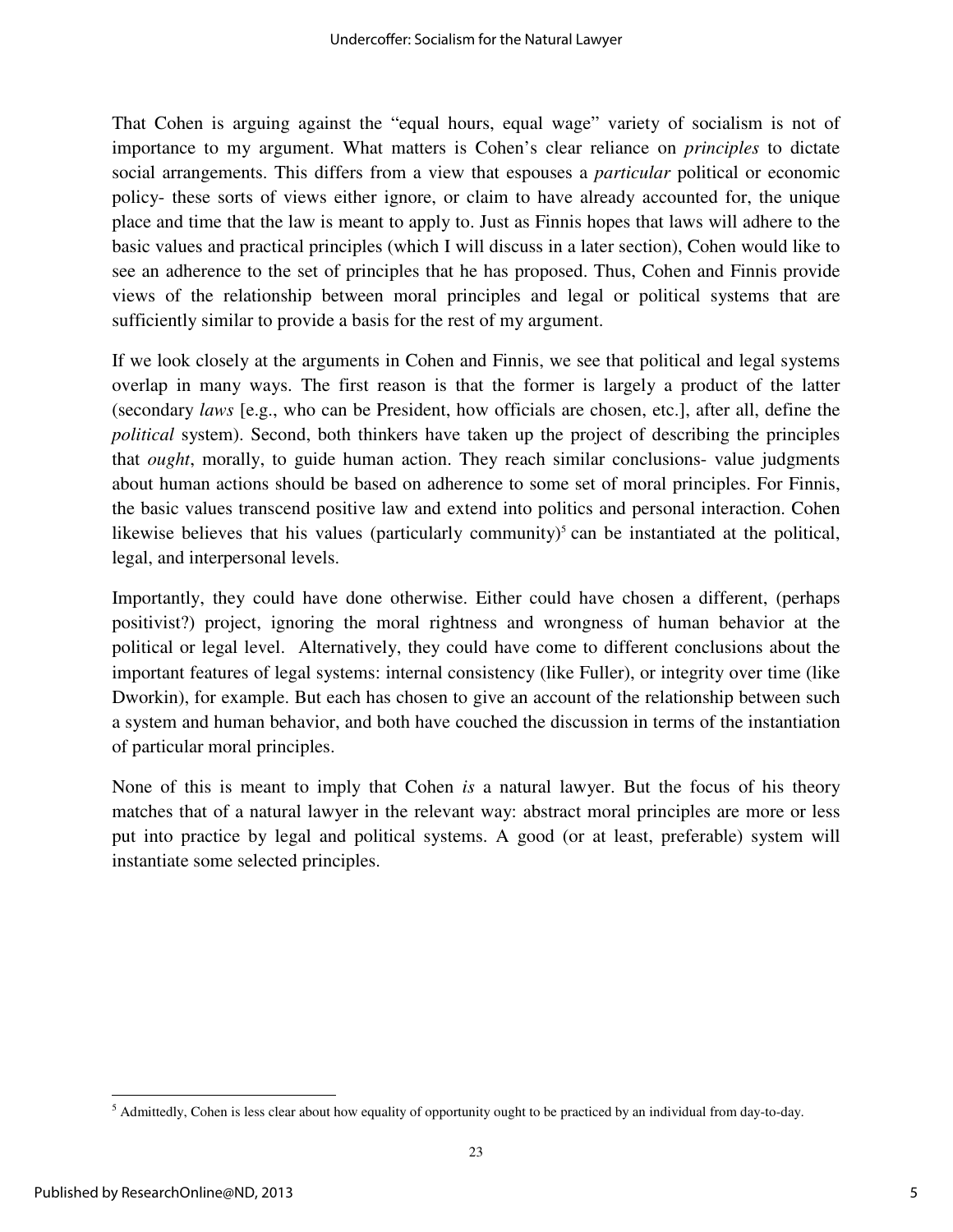#### **II. The Specifics**

#### *Cohen: Equality of Opportunity*

Cohen identifies two principles that would characterize a socialist economic system: "socialist equality of opportunity", and "community". My argument will hinge on the successful integration of these principles into the conception of the basic human values outlined by Finnis.

Cohen asserts that egalitarian schemas that promote equality of opportunity are essentially concerned with "unchosen" *obstacles* to opportunity. By unchosen, I mean to say that a person's disadvantage did not come about through a choice made by that person. In many cases, unchosen obstacles that disadvantage some people do not disadvantage other people, or at least do not disadvantage everyone to the same degree. An egalitarian regime will attempt to remove or limit one or more of these obstacles. Cohen outlines three distinct, but interrelated, forms of equality of opportunity, ultimately endorsing the third form, socialist equality of opportunity.<sup>6</sup>

*Bourgeois* equality of opportunity, which characterized public policy in the liberal age, attempts to eliminate inequality, both formal and informal, that is based on socially constructed attributes.<sup>7</sup> Cohen himself does not give concrete examples of bourgeois equality of opportunity, but one can imagine that the Civil Rights Act of 1964 would fit Cohen's definition: the state corrected for formal and informal prejudice, as we see in Title II, Sec. 201, a:

(a) All persons shall be entitled to the full and equal enjoyment of the goods, services, facilities, and privileges, advantages, and accommodations of any place of public accommodation, as defined in this section, without discrimination or segregation on the ground of race, color, religion, or national origin.<sup>8</sup>

The second type, *left-liberal* equality of opportunity, goes a step further. While *bourgeois* equality of opportunity is concerned only with social status, this second type is concerned with circumstantial, but equally unchosen, disadvantages. Cohen suggests that head-start education for low-income children is an example of such policy- a child does not choose to be born into poverty, but is nonetheless disadvantaged when such a situation obtains. A head-start program attempts to correct the inequality that poverty causes with regard to education.<sup>9</sup>

The final form of equality of opportunity, and the form that Cohen endorses, is called *socialist equality of opportunity*. While the left-liberal response to inequality steps in the right direction by correcting for an additional social ill that the bourgeois response does not, it fails to address *inborn* (but clearly still unchosen) disadvantages. Socialist equality of opportunity seeks to

<sup>6</sup> Cohen (2009) p. 14

<sup>7</sup> Cohen (2009) p. 15

<sup>8</sup> 42 USC Chapter 21 – Civil Rights, Title II, Sec. 201a

<sup>&</sup>lt;sup>9</sup> Cohen (2009) pp. 16-17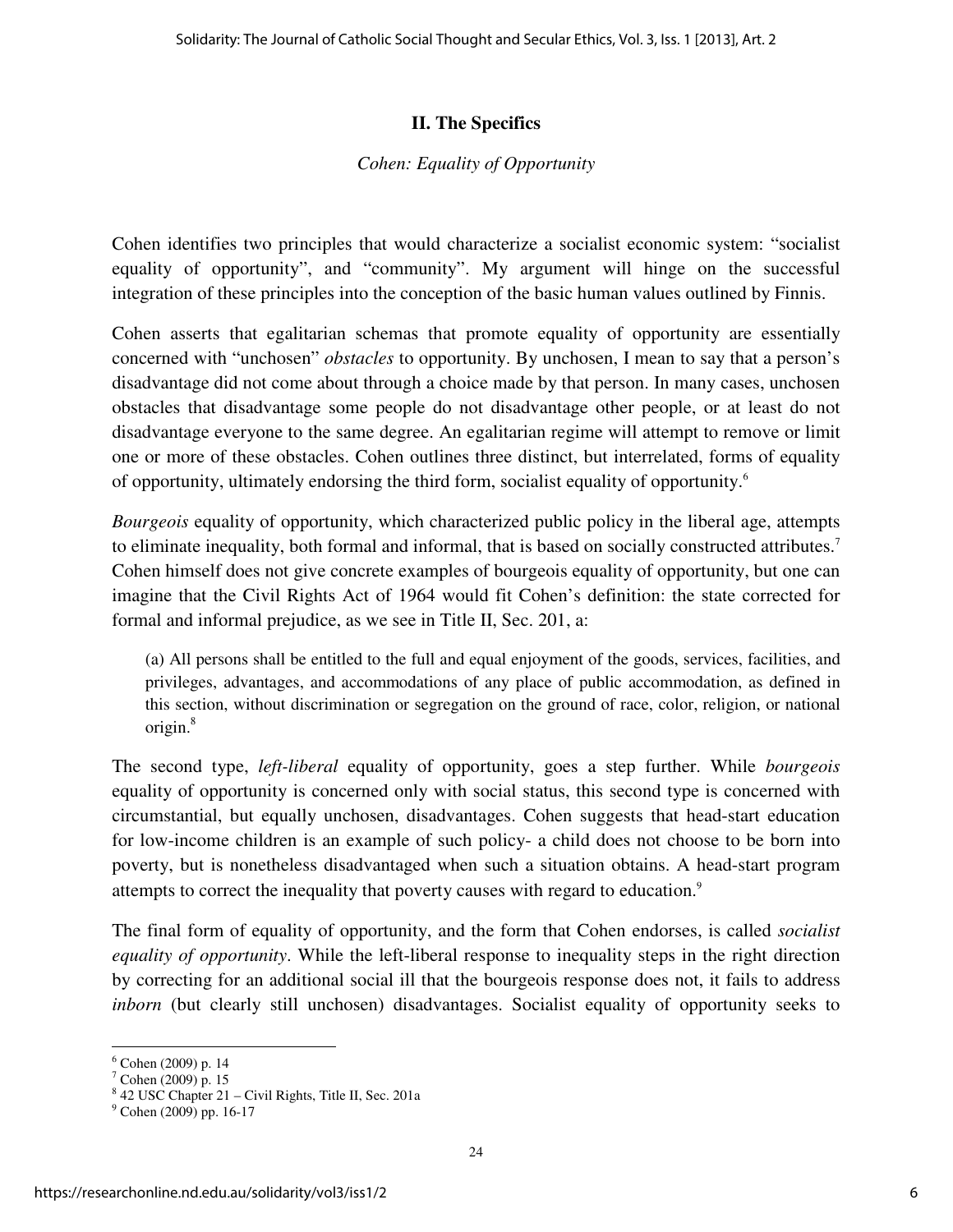remove these inborn obstacles to equality. If this form of equality of opportunity obtains *fully*, Cohen argues, the result will be a society in which income inequality exists only as a result of varying *preferences* among people.<sup>10</sup> As I will cover in the next section, Cohen holds that inequality, even of this kind, must be tempered by a promotion of "community," as he calls it. Nonetheless, Cohen argues that in an ideal set of circumstances where socialist equality of opportunity obtains, the satisfaction of the desires of each person will lead to a comparable aggregate enjoyment of life.<sup>11</sup>

#### *Cohen: Community*

*As for those whose parents and grand-parents before them had been so fortunate as to keep their seats on the top, the conviction they cherished of the essential difference between their sort of humanity and the common article was absolute. The effect of such a delusion in moderating fellow feeling for the sufferings of the mass of men into a distant and philosophical compassion is obvious.*  – Edward Bellamy*, Looking Backward*

This quote from Bellamy describes one of the many negative outcomes caused by industrial capitalism in the late 19th century- major inequalities of wealth had damaged society by eroding the ability of the wealthy and the poor to relate to one another. This "fellow-feeling" that Bellamy references is an integral part of Cohen's conception of community. He defines the term:

…the requirement of community that is essential here is that people care about, and, where necessary and possible, care for, one another, and, too, care that they care about one another.<sup>12</sup>

There are two "modes" of community discussed in *Why Not Socialism?* For Cohen, equality and community are inextricably linked. If, Cohen supposes, you make and keep ten times the amount of money that I make, we will never enjoy full community. The first mode of community is concerned with the inability of people to relate to one another when living under an economic system that generates inequality. If, under a regime that fully satisfies the principle of socialist equality of opportunity, the resulting distribution of wealth is such that one person is far richer than another, the lack of community generated may justify a further redistribution of wealth.<sup>13</sup>

The second, and more philosophically interesting, mode of community is called *communal reciprocity*. Cohen contrasts this with market reciprocity:

Communal reciprocity is the antimarket principle according to which I serve you not because of what I can get in return by doing so but because you need or want my service, and you, for the

<sup>10</sup> Cohen (2009) pp. 17-18

 $11$  Cohen (2009) p. 19

 $12$  Cohen (2009) pp. 34-35

<sup>13</sup> Cohen (2009) pp. 35-37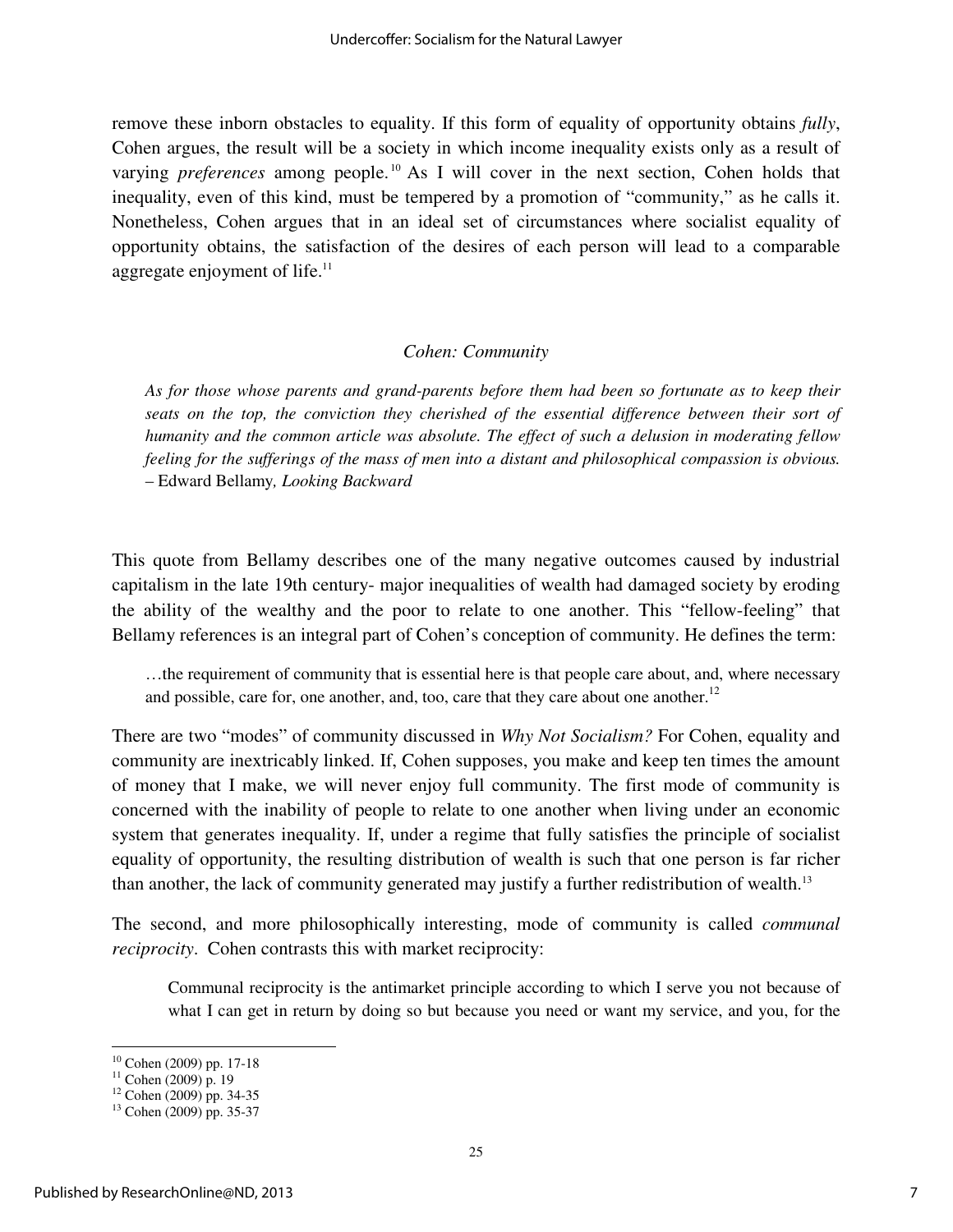same reason, serve me… the market motivates productive contribution not on the basis of commitment to one's fellow human beings... but on the basis of cash reward.<sup>14</sup>

Viewing human beings as mere sources of enrichment, or as threats to one's own success, are "horrible ways of seeing other people," according to Cohen.<sup>15</sup> Thus the ideal is the creation of a system where these basest of human emotions are abandoned as tools to prosperity, in favor of those traits we find more admirable- using generosity, rather than greed, to drive production.

#### *Finnis: The Seven Basic Values*

Finnis presents a supremely simple, though controversial, account of the seven basic forms of human good*: Life, Knowledge, Play, Aesthetic Experience, Sociability (Friendship), Practical Reasonableness, and Religion*. Finnis purports this to be an exhaustive list of those things that are intrinsically good for human beings. None, he argues, can be reduced to another. Any proposed additions to this list amount to nothing more than modes of pursuing the basic values, and there is no hierarchy among them- none is intrinsically more valuable than another.<sup>16</sup>

Finnis argues that these values are *self-evidently* good for human beings- if one honestly looks at the relevant human possibilities, one can grasp *without reasoning from any other judgment*, that the realization of those possibilities is good and desirable. No further justification for this understanding, he goes on, is required or possible.<sup>17</sup> Each value has many different aspects that can be promoted, discouraged, or ignored by an individual's decision-making. For example, for one to value learning by reading academic journals is to value one aspect of the value of knowledge.

The seven basic values are said to correspond to what Finnis calls "basic practical principles." For example, "friendship" corresponds to the practical principle, "friendship is good and to be pursued." Likewise, "life is good and to be pursued" is a practical principle which corresponds to "life" as a basic value, and so on. Basic practical principles "serve to orient one's practical reasoning, and can be instantiated (rather than 'applied') in indefinitely many, more specific, practical principles and premises."<sup>18</sup>

The most important role for these principles, for legal and political philosophy, is that they are said to justify the exercise of authority in community. Finnis contends that these principles explain the obligatory force of positive laws, and justify one's regarding defective laws as defective.<sup>19</sup> I will try to show that Cohen's theory fits into the schema of values and practical principles presented in Finnis's work. In other words, the use of authority to enforce a socialist

<sup>14</sup> Cohen (2009) p. 39

<sup>15</sup> Cohen (2009) p. 40

<sup>16</sup> Finnis (1980) pp. 85 - 93

 $17$  Finnis (1980) p. 73

 $18$  Finnis (1980) p. 63

<sup>19</sup> Finnis (1980) pp. 23-24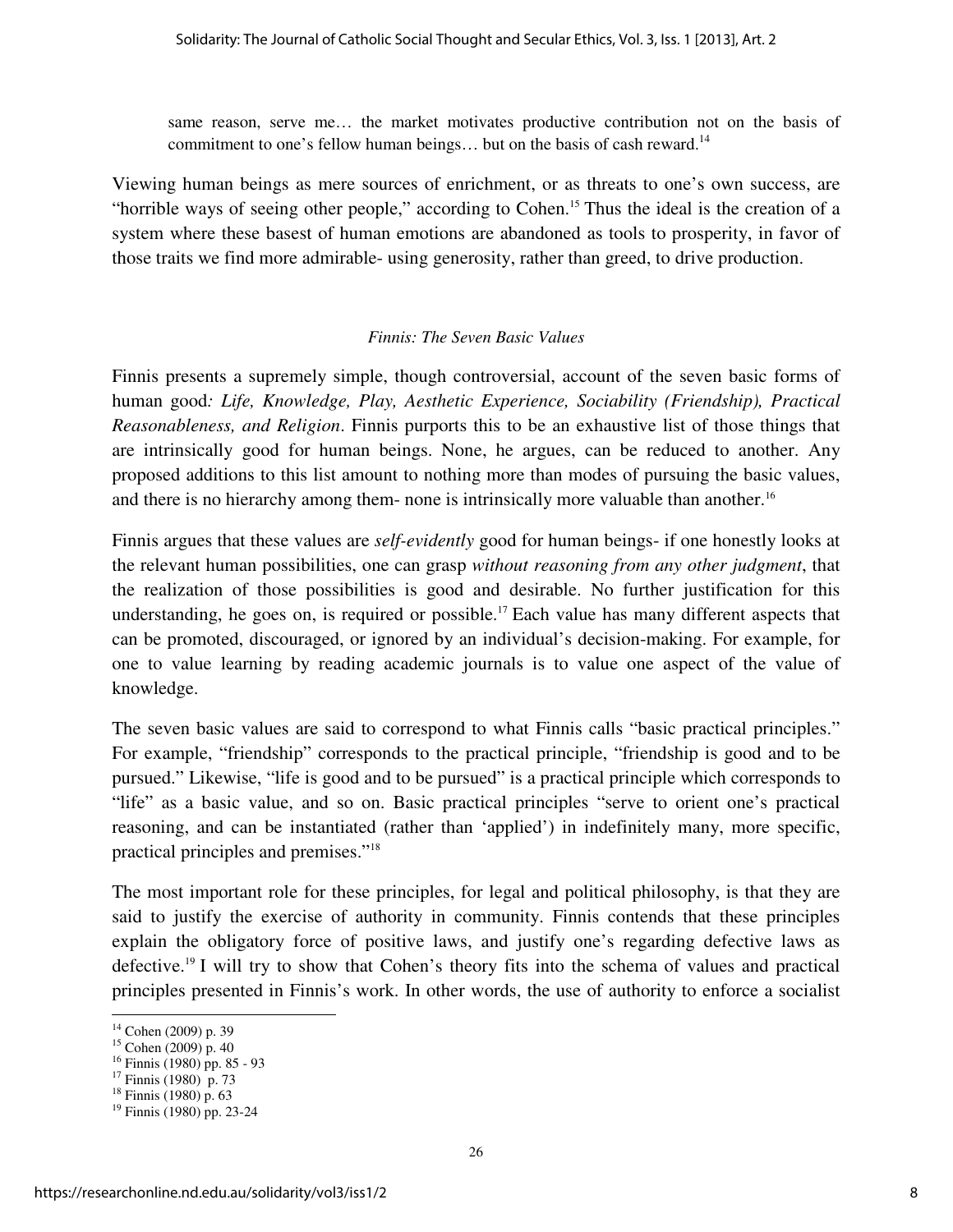schema (specifically, Cohen's version), can reasonably be considered justified by Finnis's set of values and practical principles.

#### *How Natural Lawyers Should View Cohen's Arguments*

Now that I have gone through the relevant basic aspects of each theory, I will argue that Cohen's conceptions of socialist equality of opportunity and community are essentially tied up with Finnis's basic values of "life" and "sociability," respectively.

For Finnis, the basic values and practical principles are instantiated any number of ways. *Life*, for example, as Finnis explains it, is essentially concerned with self-determination and freedom.<sup>20</sup> Thus, some ardent capitalist natural lawyer might reasonably describe a free-market system as instantiating the value of life over some or all of the other values, qua the "freedom" aspect of capitalism.

Cohen gives a similar argument to this effect. Addressing the possibility that one model of a socialist economy might prove less *efficient* than a capitalist model, he says:

… efficiency is, after all, only one value, and it would show a lack of balance to insist that even small deficits in that value should be eliminated at whatever cost to the values of equality and community… Why should we make *no* sacrifice of [efficiency] for the sake of [equality of opportunity and community]?

Here, Cohen seems to express the sentiment that Finnis expresses when the latter explains that there is no hierarchy among the basic values. It's true that any given system will inevitably instantiate some values more than others. But we cannot therefore regard a system as ideal on the basis that one value is maximized, when it is maximized to the detriment of other, equally (by definition, according to Finnis) important values. In other words, there is no reason to reject socialism on the basis that it instantiates other basic values over some particular aspect of the value of life.

What must be shown is that when a socialist desires a government that instantiates the value of community as outlined by Cohen, he is hoping for that government to promote something that falls within Finnis's definition of Sociability. Interestingly, Finnis actually calls this value "*Sociability (friendship)*,*"* explaining that friendship is a highly developed form of sociability:

… there is the value of that sociability which in its weakest form is realized by a minimum of peace and harmony amongst men, and which ranges through the forms of human community to its strongest form in the flowering of full friendship. $21$ 

Finnis then draws the line between low-level sociability and true friendship:

l

 $20$  Finnis (1980) p. 86

 $21$  Finnis (1980) p. 88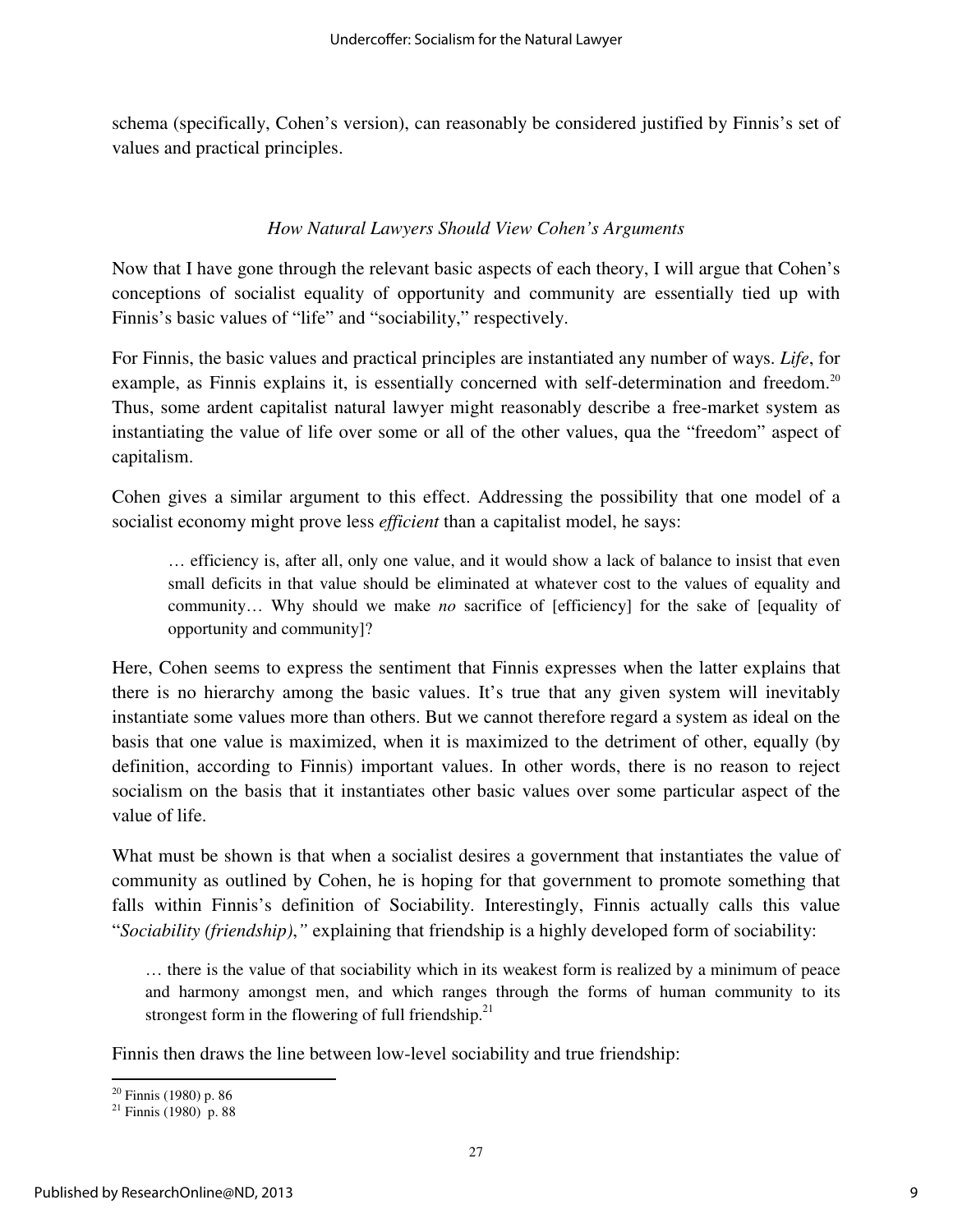Some of the collaboration between one person and another is no more than instrumental to the realization by each of his own individual purposes. But friendship involves acting for the sake of one's friend's purposes, one's friend's well-being.<sup>22</sup>

Thus my task, showing that one should treat the socialist conception of community as part of sociability as outlined by Finnis, is simplified. Finnis has claimed that each possible value we might propose is ultimately reducible to one of his basic values. So we are left to ask—where would the socialist conception of community fall? The answer, I think, is clear: Sociability. Socialist equality of opportunity requires exactly the view of other human beings that one would expect in Finnis's conception of the "friendship" relationship.

It is impossible to show, of course, that Cohen and Finnis had precisely the same idea in mind when they spoke of community and sociability, respectively. However, the broad umbrella that Finnis grants to the term "sociability" effectively allows us to say that Cohen is arguing that an aspect of this very value be promoted in legal and political systems. Likewise, the broad umbrella that Finnis grants to the term "life" effectively allows us to say that Cohen's conception of "socialist equality of opportunity" falls into this framework. As Finnis sees no hierarchy among the basic values, we may conclude that Cohen's desire to promote these values over others is not, in and of itself, a reason for the natural lawyer to reject Cohenian socialism.

Further, we can view Cohen's argument in Finnis's terms: Capitalist systems attempt to promote one value, life, at the expense of another value, sociability. In practice, Cohen argues, capitalism fails to promote the value of life at a level higher than a socialist system would.

# **III. Further Arguments**

While I believe that I have shown that the two theories can be endorsed side by side, I will present several arguments in this section that further suggest that the two particular thinkers in question, Finnis and Cohen, would share a number of relevant positions with regard to the ideal economic and political arrangements. This section is also meant to head off a number of predictable responses to my theory.

# *Finnis on Community and Capitalism*

In section VI.5 *'Communism' and 'Subsidiarity'* of *Natural Law and Natural Rights*, Finnis attacks Plato's conception of communism as outlined in the *Republic*, based almost entirely on the system's conflict with the value of sociability (more specifically, friendship). One may

 $22$  Ibid.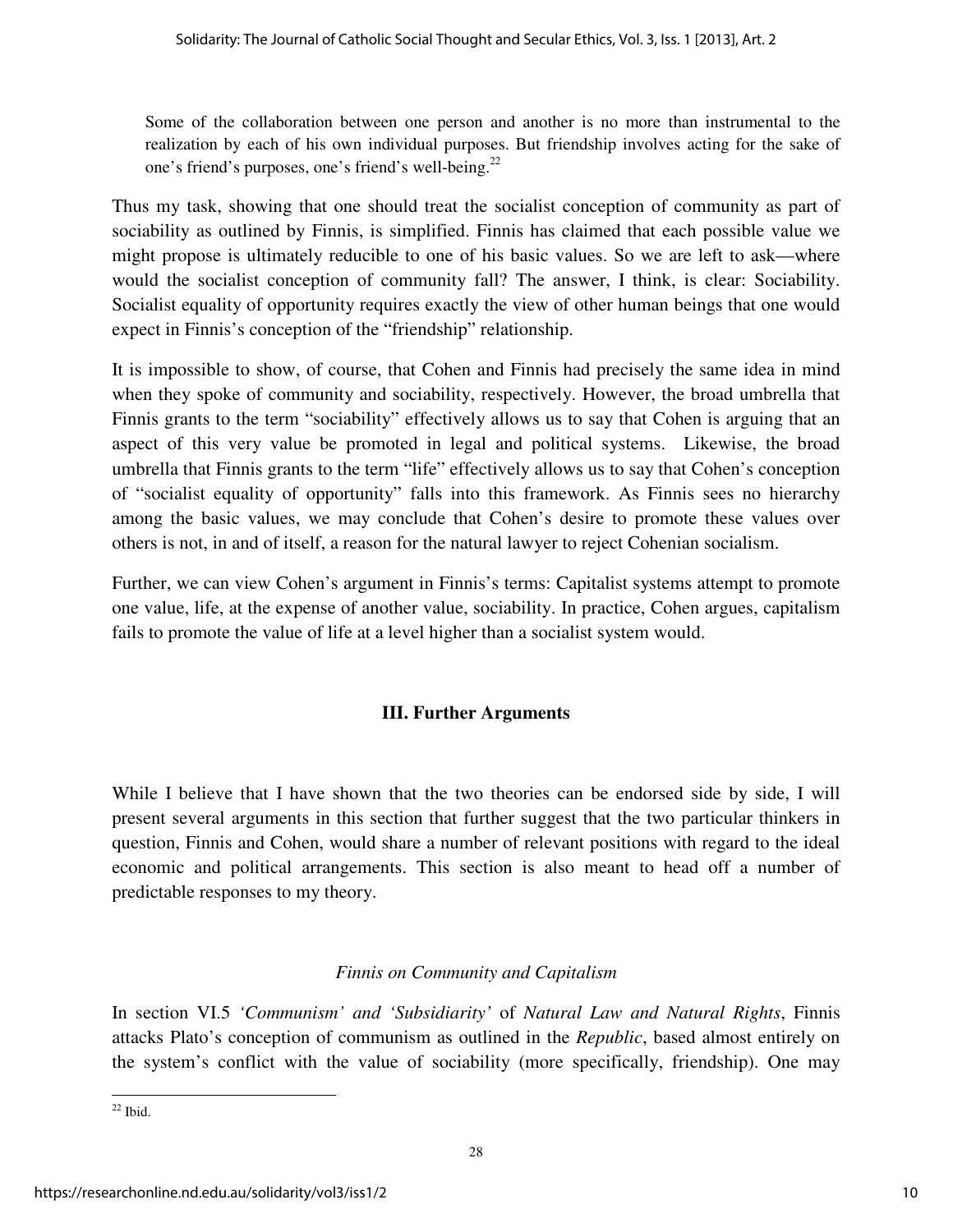suppose that if there is a rejection of Cohen's view contained in *NL&NR*, it is to be found there. However, Finnis's critiques, based in Aristotle's *Politics*, largely do not touch on Cohen's points, but do offer some insight into a possible response by Finnis.

Finnis's second critique in this section is the most relevant to our present aims. Here he asserts that, given an elimination of private property in favor of a wholly communal regime, one has no material goods to give or to share with one's friends. Because this sharing of material belongings is part of what constitutes friendship, true friendship is diluted, if not impossible.<sup>23</sup> This argument does not attack Cohen's proposed regime, which would not make all property wholly communal, and would not give an equal share of communal resources to all, but would rather, he suggests, base remuneration on hours worked. Further, this can be seen as an argument against the inherent inequality of a market system- the desperately poor likewise are unable to share their resources, though not as a matter of their lack of possession of private property rights in a communal resource, but as a matter of marginal utility. It must surely be admitted that a person who cannot share her resources in a market system because of her own poverty is in at least as bad a situation as a person who cannot share her (presumably ample) resources in a communal regime. Both are unable to make the commitments Finnis thinks are required for friendship, but one, at the very least, has access to food, clothing, and shelter.

Thus, we have some *prima facie* evidence that Finnis would oppose some market outcomes on the basis of community as a human value.

#### *The Common Good and Subsidiarity*

Essential to Finnis's conception of distributive justice is the *common good*, a term taken from medieval political thought. Finnis reminds us:

… the common good is fundamentally the good of individuals (an aspect of whose good is friendship in community)… Talk about benefiting 'the community' is no more than a shorthand (not without dangers) for benefiting the members of that community. And here we must further recall that the fundamental task of practical reasonableness is self-constitution or self-possession…<sup>24</sup>

This reduction of the common good to an amalgam of individual goods motivates Finnis to later conclude that the principle of subsidiarity (the principle that the lowest possible level of organization should handle coordination problems) is itself a principle of justice. He says a bit more on the principle:

<sup>23</sup> Finnis (1980) pp. 144-145

 $24$  Finnis (1980) p. 168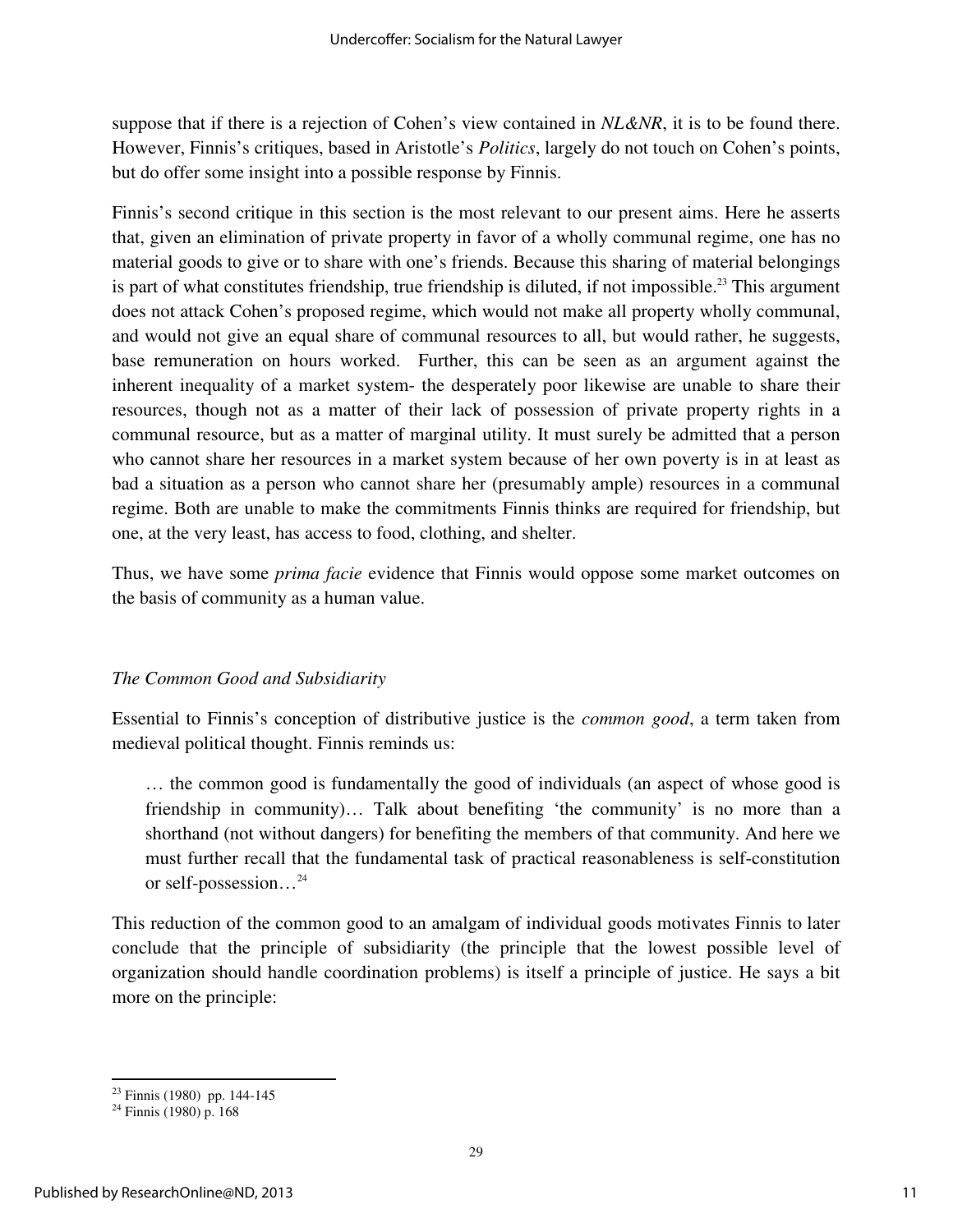It is therefore a fundamental aspect of general justice that common enterprises should be regarded, and practically conducted, not as ends in themselves but as means of assistance, as ways of helping individuals to 'help themselves' or, more precisely, to constitute themselves. <sup>25</sup>

Were a regime to instantiate Cohen's principle of community *without* his call for radical equality of opportunity, it is possible that the regime would violate the principle of subsidiarity, as the value of friendship would be privileged far more than, and to the detriment of, the value of life (qua self determination). However, the combination of Cohen's two principles, as Cohen argues for them, seeks to maximally promote self-determination. The competition inherent in a market economy requires that some seek to limit the means to self-determination of others, where Cohen's ideal system would, through communal reciprocity, yield outcomes based on generosity and mutual respect.

Thus, I argue that Cohen would not necessarily disagree with Finnis's claim above in any substantive way. In contrast with some libertarian schools of thought which hold private property rights (often rights held over one's own body) as the basis for a system of moral principles, leftist conceptions of property generally stress some moral principle (like the value of human flourishing, for example) and build a system of property distribution or rights that maximally conduces to that value. Cohen is clearly aligned with this view, as I have suggested above (see: Methodological Similarity). The economic system Cohen proposes is merely his attempt to maximize the values of community and equality in a way that he believes is reasonable.

The ability of one to "help themselves" is undeniably hampered by inequalities of opportunity, whether that inequality is based on social constructs, social status, or inborn disadvantages. These are the very obstacles that Cohen seeks to eliminate through his proposed system. Cohen should not be interpreted as voicing a position that opposes subsidiarity. Indeed, he may wholeheartedly endorse such a principle. Yes, he seeks to achieve goals of a high complexity and on a large scale. It is not unreasonable, then, to conclude that the highest levels of government would *necessarily* have to be involved in order to coordinate some aspects of the economic system.

# *More on Methodology and Community*

Finnis's discussion of common property and common enterprise brings his theory remarkably in line with that of Cohen. Finnis defends private ownership on two grounds. The most interesting to our current endeavor is the second, which "rests on a 'rule' of human experience: "[resources] are more productively exploited and more carefully maintained by private enterprise..."<sup>26</sup>

l

 $25$  Finnis (1980) p. 169

 $26$  Finnis (1980) p. 170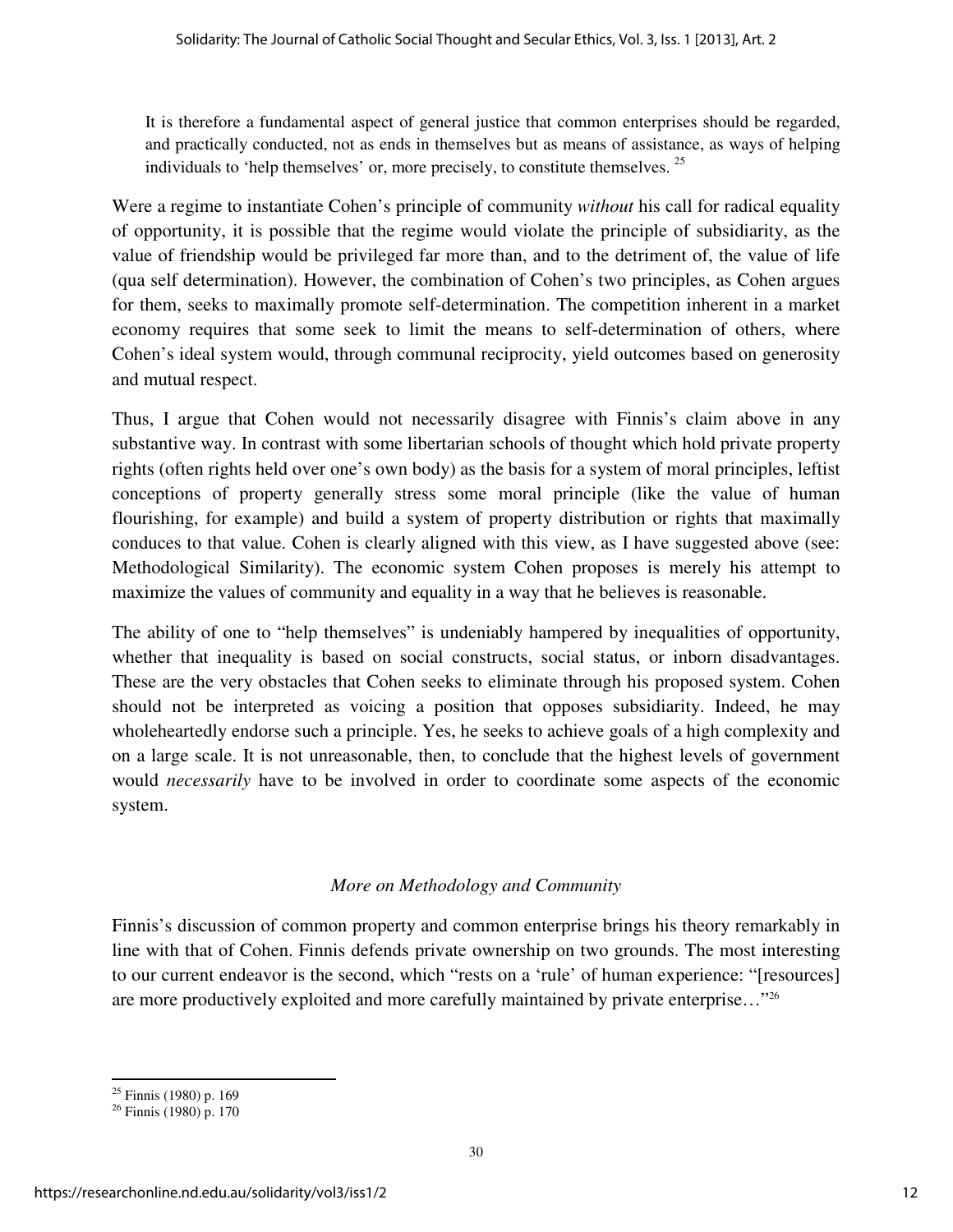Finnis is suggesting that private ownership is the regime *most conducive* to the common good, and thus is a requirement of justice. This move is based on an *empirical* judgment, namely, the judgment that private property has, in the past, conduced most highly to human selfdetermination. Cohen cannot reasonably respond by saying that socialism has, in fact, produced better outcomes. Rather, he is a known critic of the Soviet systems, which stand as a difficult historical counterexample for socialism to overcome.

Cohen could, however, reply by saying that this empirical judgment made by Finnis is subject to alteration. If it can be shown that some regime is better equipped to yield human flourishing, then we should opt for that regime. Cohen acknowledges, in section IV, *"Is the Ideal Feasible?"* the central problem for socialists:

…while we know how to make an economic system work on the basis of the development, and, indeed, the hypertrophy, of selfishness, we do not know how to make it work by developing and exploiting human generosity. $27$ 

Luckily for my theory, Cohen leaves the issue of *which* economic schemas will best conduce to community and equality of opportunity, open. But Finnis himself seems open to regimes of property and enterprise that are *not* in line with the normal capitalist conception, based on one, almost Cohenian, condition:

Of course, *if* the active members of the community were more detached from considerations of private advantage, from love of 'their own', etc., then common ownership and enterprise *would* be more productive of benefits for all.<sup>28</sup>

It is difficult to imagine an argument that would conclude that this statement is not in line with Cohen's view. In Cohen's regime of communal reciprocity "I produce in a spirit of commitment to my fellow human beings,"<sup>29</sup> while "the market posture is greedy and fearful in that one's opposite-number marketers are predominantly seen as possible sources of enrichment, and as threats to one's success."<sup>30</sup> In other words, the market system is not concerned enough with the value of community. Finnis, likewise acknowledges that alternative forms of property and enterprise could be acceptable, so long as the value of sociability is promoted to a high degree.

#### **IV. Conclusions**

In a review of *Why Not Socialism?* written for the Mises Review<sup>31</sup>, David Gordon asserts that Cohen, at one section in his book, "…takes us to the heart of the difference between a libertarian, natural rights view and socialism." While Jackson may have meant to leave open the possibility

<sup>27</sup> Cohen (2009) p. 58

 $28$  Finnis (1980) p. 170

 $29$  Cohen (2009) p. 41

 $30$  Cohen (2009) p. 40

<sup>&</sup>lt;sup>31</sup> David Gordon, 'Why Not Socialism?', *The Mises Review*, March, 2009, Volume 15, Number 3